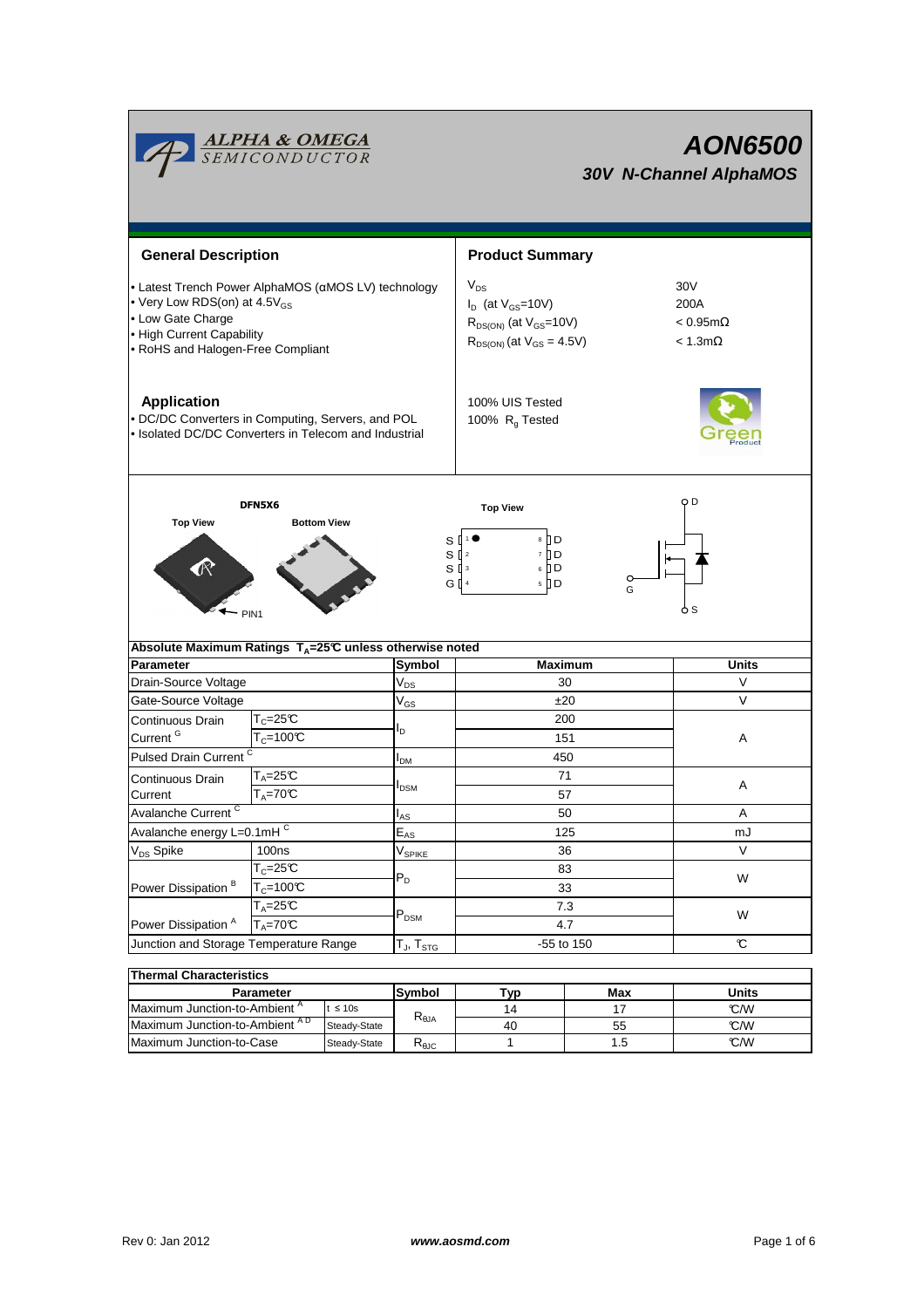

#### **Electrical Characteristics (TJ=25°C unless otherwise noted)**

| <b>Symbol</b>                           | <b>Parameter</b>                                                     | <b>Conditions</b>                                                                           |                          | Min | <b>Typ</b> | <b>Max</b>   | <b>Units</b> |  |  |  |  |
|-----------------------------------------|----------------------------------------------------------------------|---------------------------------------------------------------------------------------------|--------------------------|-----|------------|--------------|--------------|--|--|--|--|
| <b>STATIC PARAMETERS</b>                |                                                                      |                                                                                             |                          |     |            |              |              |  |  |  |  |
| <b>BV<sub>DSS</sub></b>                 | Drain-Source Breakdown Voltage                                       | $I_D = 250 \mu A$ , $V_{GS} = 0V$                                                           |                          | 30  |            |              | $\vee$       |  |  |  |  |
| $I_{DSS}$                               | Zero Gate Voltage Drain Current                                      | $V_{DS}$ =30V, $V_{GS}$ =0V<br>$T_{\text{J}} = 55^{\circ}C$                                 |                          |     |            | 1<br>5       | μA           |  |  |  |  |
| $I_{GSS}$                               | Gate-Body leakage current                                            | $V_{DS} = 0V$ , $V_{GS} = \pm 20V$                                                          |                          |     |            | 100          | nA           |  |  |  |  |
| $\mathsf{V}_{\mathsf{GS}(\mathsf{th})}$ | Gate Threshold Voltage                                               | $V_{DS} = V_{GS}$ , $I_D = 250 \mu A$                                                       |                          | 1   | 1.4        | 2            | $\vee$       |  |  |  |  |
| $R_{DS(ON)}$                            | Static Drain-Source On-Resistance                                    | $V_{GS}$ =10V, $I_{D}$ =20A                                                                 |                          |     | 0.75       | 0.95         |              |  |  |  |  |
|                                         |                                                                      |                                                                                             | $T_{\parallel} = 125$ °C |     | 1.1        | 1.4          | $m\Omega$    |  |  |  |  |
|                                         |                                                                      | $V_{GS} = 4.5V, I_D = 20A$                                                                  |                          |     | 1          | 1.3          | $m\Omega$    |  |  |  |  |
| $g_{FS}$                                | <b>Forward Transconductance</b>                                      | $V_{DS}$ =5V, I <sub>D</sub> =20A                                                           |                          |     | 100        |              | S            |  |  |  |  |
| $V_{SD}$                                | Diode Forward Voltage                                                | $IS=1A, VGS=0V$                                                                             |                          |     | 0.7        | $\mathbf{1}$ | $\vee$       |  |  |  |  |
| $I_{\rm S}$                             | Maximum Body-Diode Continuous Current                                |                                                                                             |                          |     |            | 100          | A            |  |  |  |  |
|                                         | <b>DYNAMIC PARAMETERS</b>                                            |                                                                                             |                          |     |            |              |              |  |  |  |  |
| $C_{\text{iss}}$                        | Input Capacitance                                                    | V <sub>GS</sub> =0V, V <sub>DS</sub> =15V, f=1MHz                                           |                          |     | 7036       |              | pF           |  |  |  |  |
| $C_{\rm oss}$                           | <b>Output Capacitance</b>                                            |                                                                                             |                          |     | 2778       |              | pF           |  |  |  |  |
| $C_{\text{rss}}$                        | Reverse Transfer Capacitance                                         |                                                                                             |                          |     | 353        |              | pF           |  |  |  |  |
| $R_{q}$                                 | Gate resistance                                                      | $V_{GS}$ =0V, $V_{DS}$ =0V, f=1MHz                                                          |                          | 0.5 | 1.1        | 1.7          | Ω            |  |  |  |  |
|                                         | <b>SWITCHING PARAMETERS</b>                                          |                                                                                             |                          |     |            |              |              |  |  |  |  |
| Q <sub>q</sub> (10V)                    | <b>Total Gate Charge</b>                                             | $V_{GS}$ =10V, $V_{DS}$ =15V, $I_{D}$ =20A                                                  |                          |     | 107        | 145          | nC           |  |  |  |  |
| $Q_g(4.5V)$                             | <b>Total Gate Charge</b>                                             |                                                                                             |                          |     | 49.7       | 68           | nC           |  |  |  |  |
| $Q_{gs}$                                | Gate Source Charge                                                   |                                                                                             |                          |     | 11.7       |              | nС           |  |  |  |  |
| $\mathsf{Q}_{\underline{\mathsf{gd}}}$  | Gate Drain Charge                                                    |                                                                                             |                          |     | 21.4       |              | nC           |  |  |  |  |
| $\mathsf{t}_{\mathsf{D}(\mathsf{on})}$  | Turn-On DelayTime                                                    | $V_{GS}$ =10V, $V_{DS}$ =15V, R <sub>L</sub> =0.75 $\Omega$ ,<br>$R_{\text{GEN}} = 3\Omega$ |                          |     | 12.3       |              | ns           |  |  |  |  |
| $\mathfrak{t}_{\mathsf{r}}$             | Turn-On Rise Time                                                    |                                                                                             |                          |     | 12.8       |              | ns           |  |  |  |  |
| $t_{D(off)}$                            | Turn-Off DelayTime                                                   |                                                                                             |                          |     | 68.5       |              | ns           |  |  |  |  |
| $\mathbf{t}_\text{f}$                   | <b>Turn-Off Fall Time</b>                                            |                                                                                             |                          |     | 28.8       |              | ns           |  |  |  |  |
| $t_{rr}$                                | Body Diode Reverse Recovery Time                                     | $I_F = 20A$ , dl/dt=500A/ $\mu$ s                                                           |                          |     | 31         |              | ns           |  |  |  |  |
| $Q_{rr}$                                | $IF=20A$ , dl/dt=500A/ $\mu$ s<br>Body Diode Reverse Recovery Charge |                                                                                             |                          | 106 |            | nC           |              |  |  |  |  |

A. The value of R<sub>θJA</sub> is measured with the device mounted on 1in<sup>2</sup> FR-4 board with 2oz. Copper, in a still air environment with T<sub>A</sub> =25°C. The Power dissipation  $P_{DSM}$  is based on R  $_{0JA}$  and the maximum allowed junction temperature of 150° C. The value in any given application depends on the user's specific board design.

B. The power dissipation P<sub>D</sub> is based on T<sub>J(MAX)</sub>=150°C, using junction-to-case thermal resistance, and is more useful in setting the upper dissipation limit for cases where additional heatsinking is used.

C. Single pulse width limited by junction temperature  $T_{J(MAX)}$ =150°C.

D. The  $R_{\theta_0A}$  is the sum of the thermal impedance from junction to case  $R_{\theta_0C}$  and case to ambient.

E. The static characteristics in Figures 1 to 6 are obtained using <300µs pulses, duty cycle 0.5% max.

F. These curves are based on the junction-to-case thermal impedance which is measured with the device mounted to a large heatsink, assuming a maximum junction temperature of T<sub>J(MAX)</sub>=150°C. The SOA curve provides a single pulse rating.<br>G. The maximum current rating is package limited.

H. These tests are performed with the device mounted on 1 in<sup>2</sup> FR-4 board with 2oz. Copper, in a still air environment with T<sub>A</sub>=25°C.

THIS PRODUCT HAS BEEN DESIGNED AND QUALIFIED FOR THE CONSUMER MARKET. APPLICATIONS OR USES AS CRITICAL COMPONENTS IN LIFE SUPPORT DEVICES OR SYSTEMS ARE NOT AUTHORIZED. AOS DOES NOT ASSUME ANY LIABILITY ARISING OUT OF SUCH APPLICATIONS OR USES OF ITS PRODUCTS. AOS RESERVES THE RIGHT TO IMPROVE PRODUCT DESIGN, FUNCTIONS AND RELIABILITY WITHOUT NOTICE.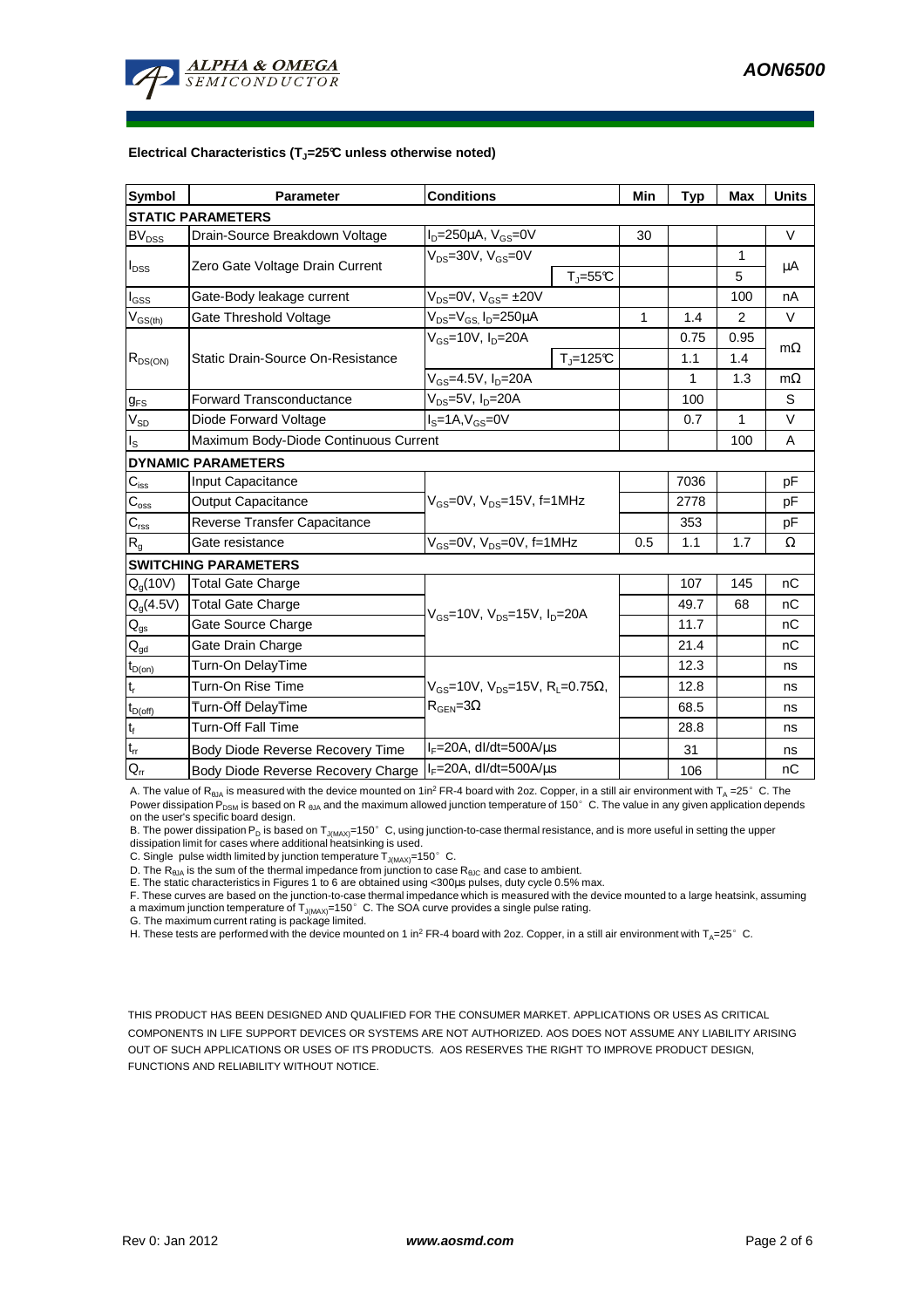

## **TYPICAL ELECTRICAL AND THERMAL CHARACTERISTICS**

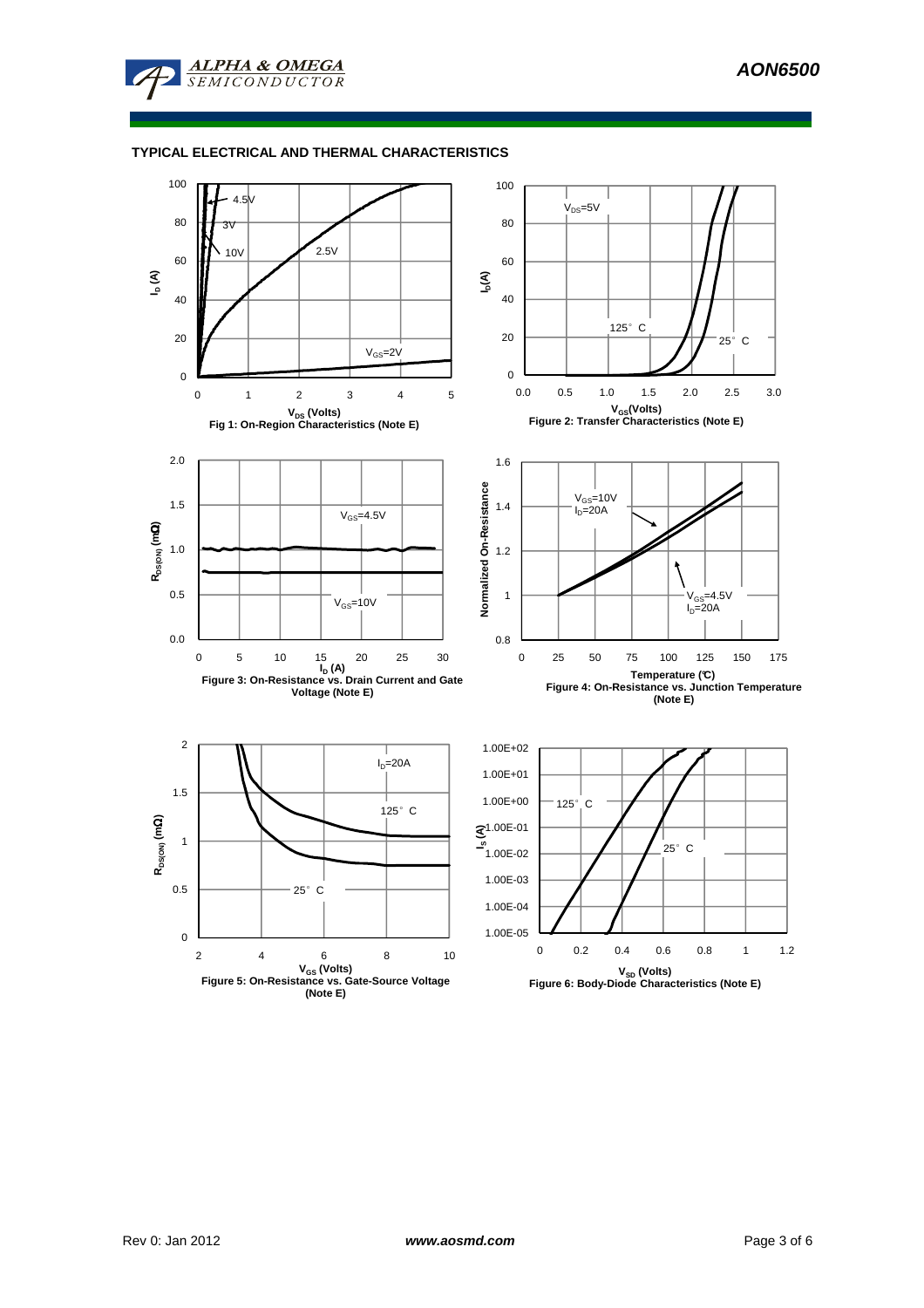

#### **TYPICAL ELECTRICAL AND THERMAL CHARACTERISTICS**



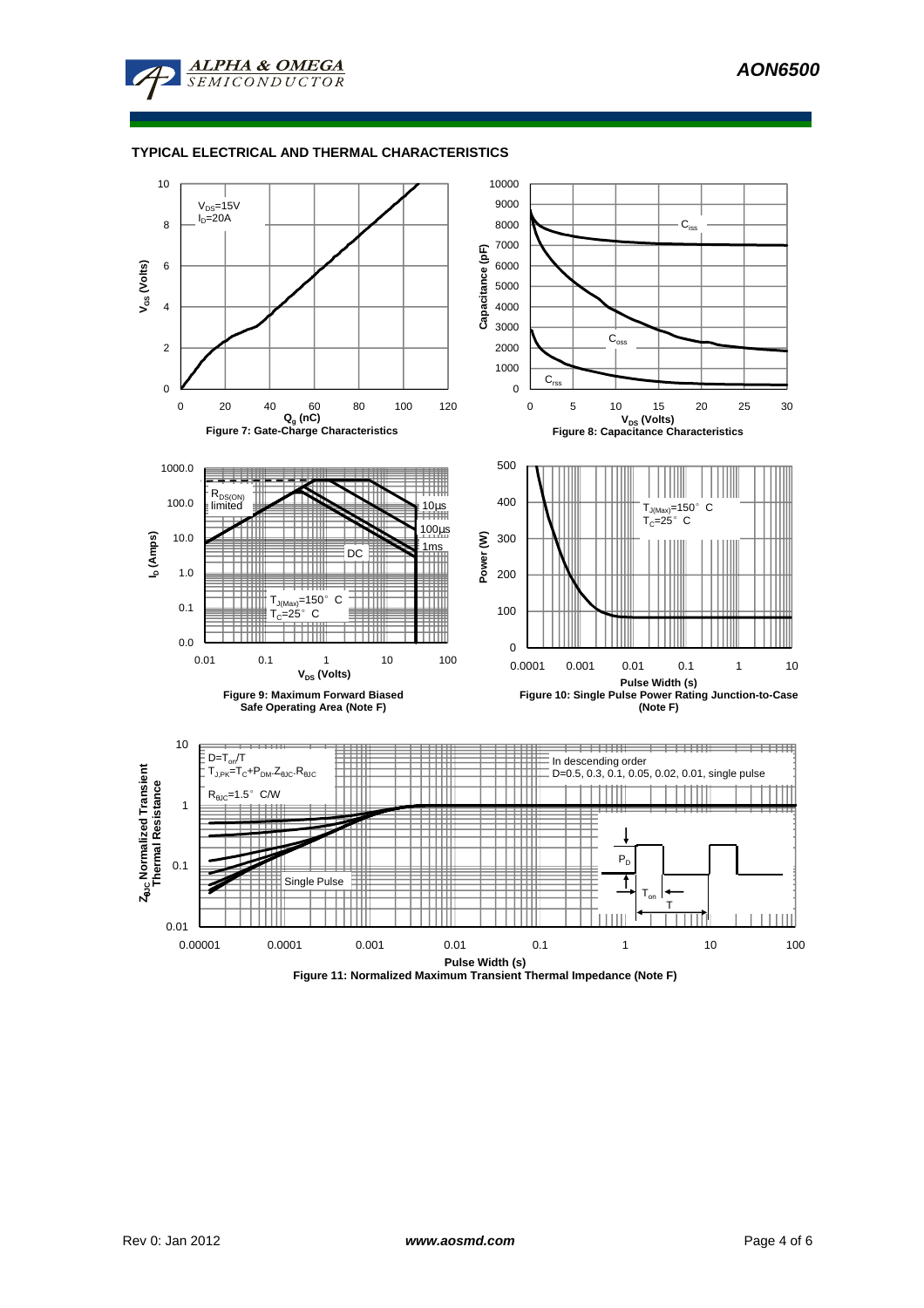

# **TYPICAL ELECTRICAL AND THERMAL CHARACTERISTICS**



**Pulse Width (s) Figure 14: Single Pulse Power Rating Junction-to-Ambient (Note H)**

0.00001 0.001 0.1 10 1000